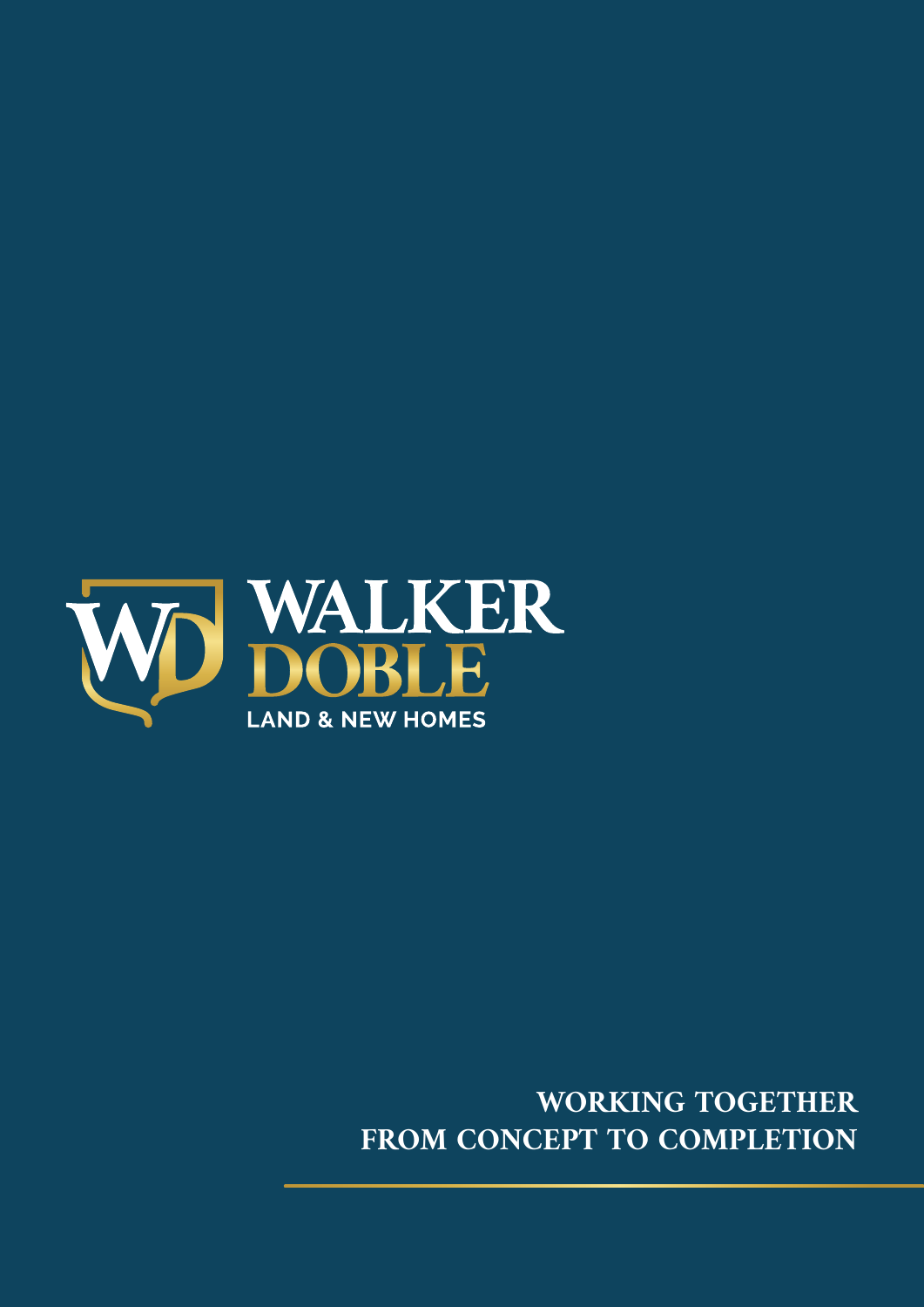# **OUR APPROACH**

Free at Walker Doble, we acknowledge that from<br>inception through to delivery of the end product,<br>consideration poods to be focused on creating value. inception through to delivery of the end product, consideration needs to be focused on creating value.

We achieve this through an amalgamation of experience, market and local knowledge and a desire to constantly review schemes, ensuring the delivery of maximum profitability and value engineering.

We pride ourselves on our ability to review and advise on schemes of all types. We are regarded by our clients as a team with precise knowledge and attention to detail in the marketplace.



THE ABILITY TO CREATE, OPTIMISE AND DELIVER VALUE THROUGH PRACTICAL AND CONSIDERED SOLUTIONS LIES AT THE CORE OF OUR PHILOSOPHY.

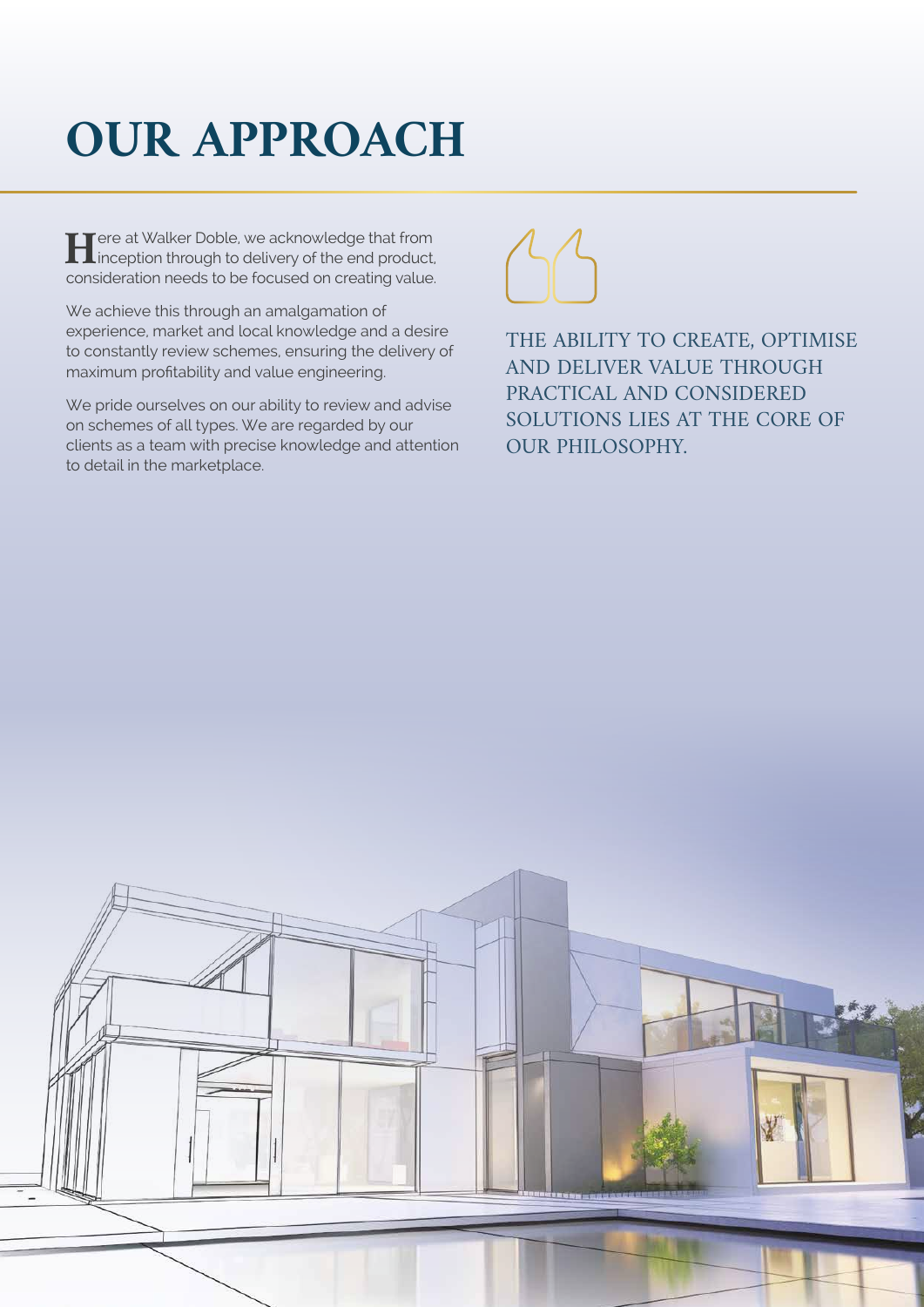

## **OUR VISION**

Our vision is to build long lasting relationships<br>by providing support and knowledge to<br>aur clients quided by our oxforsive experience by providing support and knowledge to our clients, guided by our extensive experience within the industry. We're passionate about providing a transparent, honest service across every stage of development, from inception through to delivery.

### **OUR PEOPLE**

The senior team at Walker Doble have over 40 years' experience in the property, new homes and development industry, working on schemes both locally and nationally. From single unit individual luxury homes to strategic urban 300-unit apartment developments, our experience is vast.



WITH OVER 40 YEARS' EXPERIENCE IN THE PROPERTY, NEW HOME AND DEVELOPMENT INDUSTRY, WALKER DOBLE OPTIMISE AND ADD VALUE TO EACH SCHEME.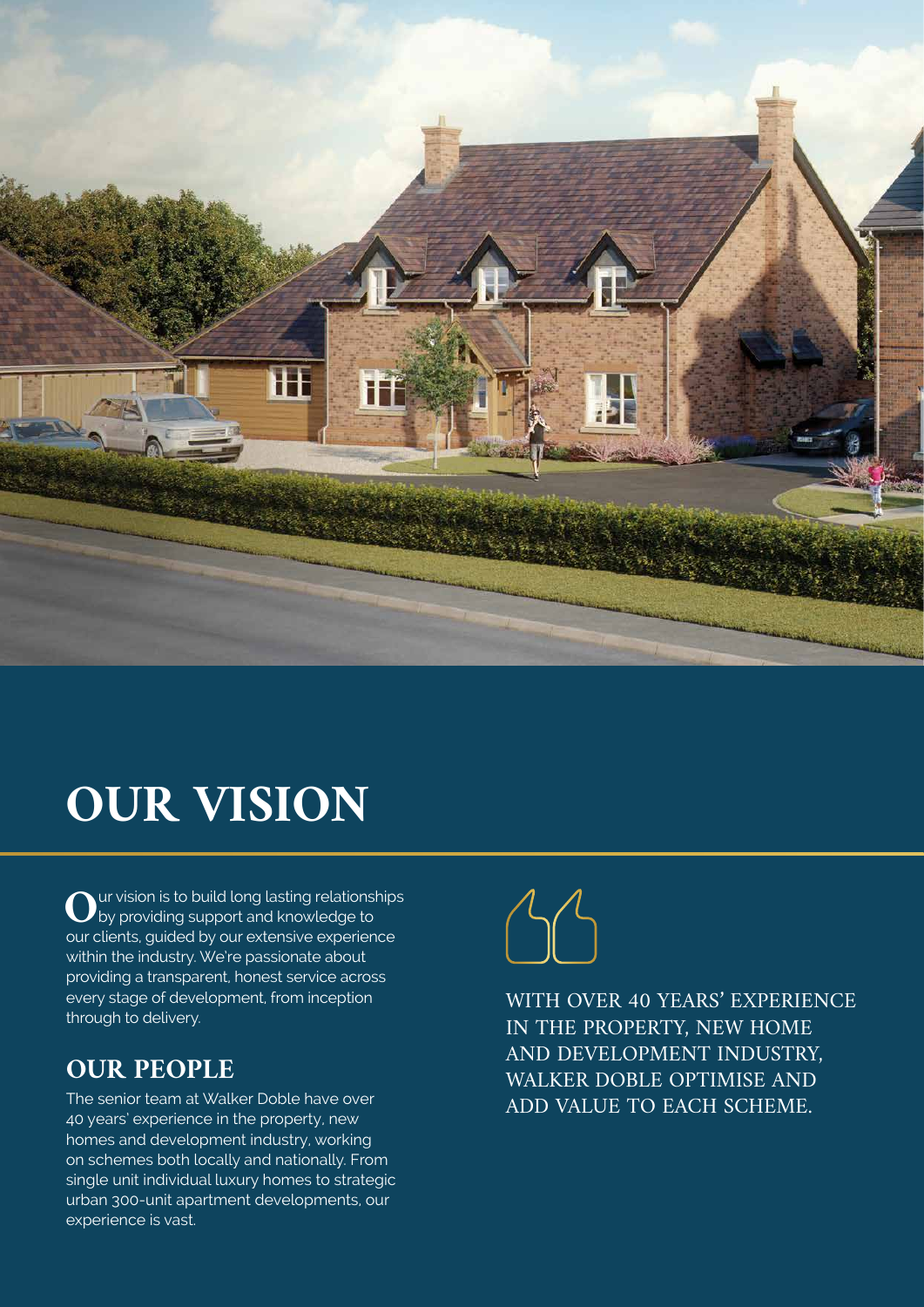

## **YOUR IDEAL CHOICE FOR LAND & NEW HOMES**

**AT WALKER DOBLE WE WORK ALONGSIDE A MULTI-DISCIPLINED TEAM OF PROPERTY PROFESSIONALS. THIS CLOSE RELATIONSHIP MEANS THAT OUR CLIENTS HAVE ACCESS TO NOT JUST NEW HOMES ADVICE BUT ALSO ACCESS TO SPECIALISTS IN THE FIELDS OF:**

- $\blacktriangleright$  Land acquisition and sale
- $\blacktriangleright$  Affordable housing
- $\blacktriangleright$  Development consultancy
- $\vee$  Mixed use and regeneration
- $\blacktriangleright$  Residential investments
- $\blacktriangleright$  Student property
- $\blacktriangleright$  Full development funding
- **Development bridging**
- $\blacktriangleright$  Remediation advice
- $\blacktriangleright$  Stamp duty land tax advice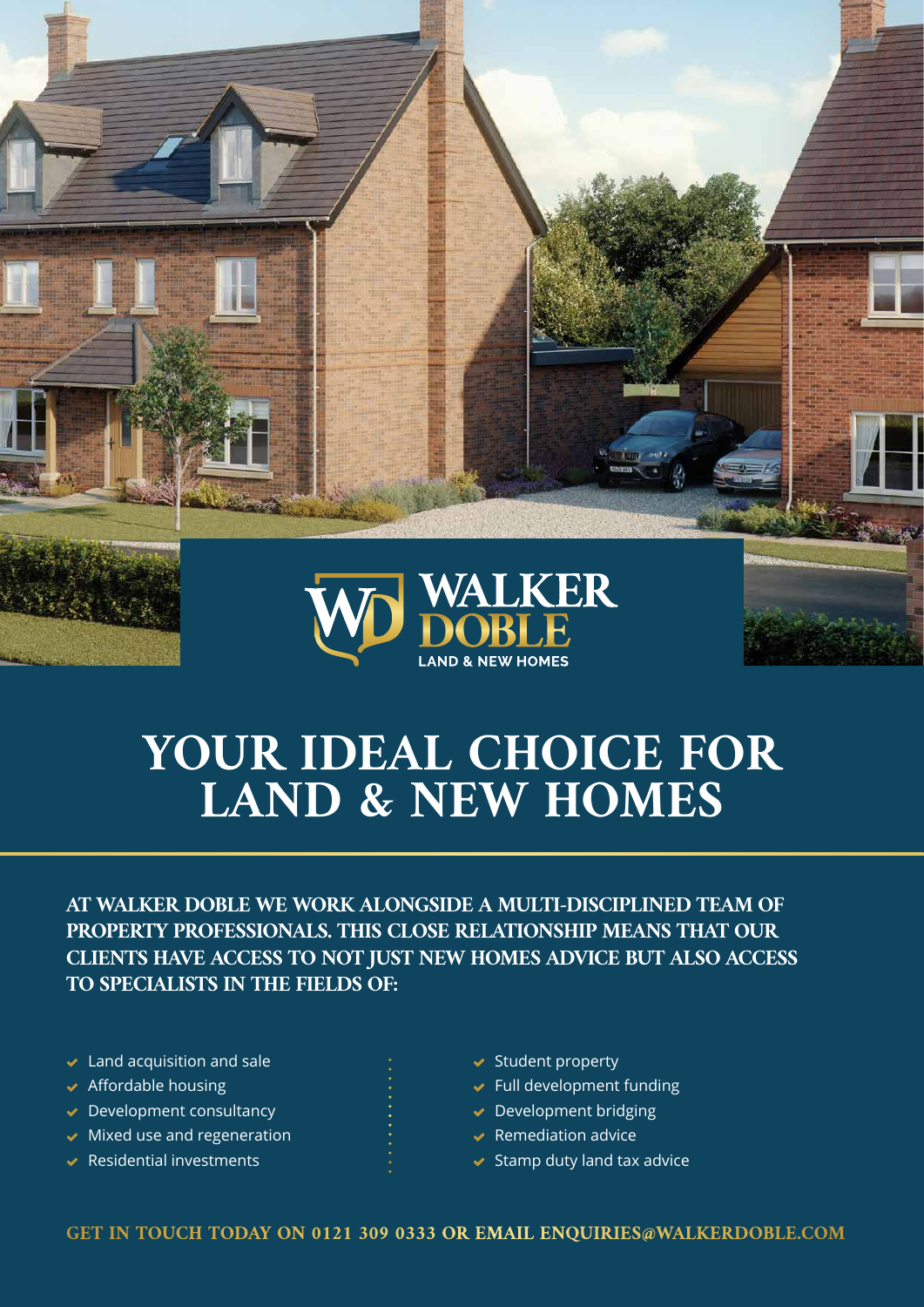

## **SPECIALIST ADVICE**

#### **WE SPECIALISE IN A NUMBER OF AREAS ACROSS NEW HOMES AND DEVELOPMENT. OUR AREAS OF ADVICE INCLUDE:**

#### **RESIDENTIAL CONSULTANCY**

Walker Doble use their experience and knowledge within the market to consult on a vast number of areas of the new homes and development process.

We work with you throughout the whole journey, consulting on design and specification as well as architectural style. We also advise on sales, encompassing pricing, unique selling features, market conditions and target market, enabling you to receive the best value possible.

#### **SALES & MARKETING**

We have considerable experience within the sales and marketing of new homes and developments, working with you to create the right identity to ensure success. We offer specialist advice and services encompassing marketing strategy and initiatives, sales material, presentation of sales office and show homes, social media and more.

Whether you require a targeted direct mail campaign or an on-site sales team, Walker Doble can help you maximise brand awareness and manage the sales process from concept to completion.